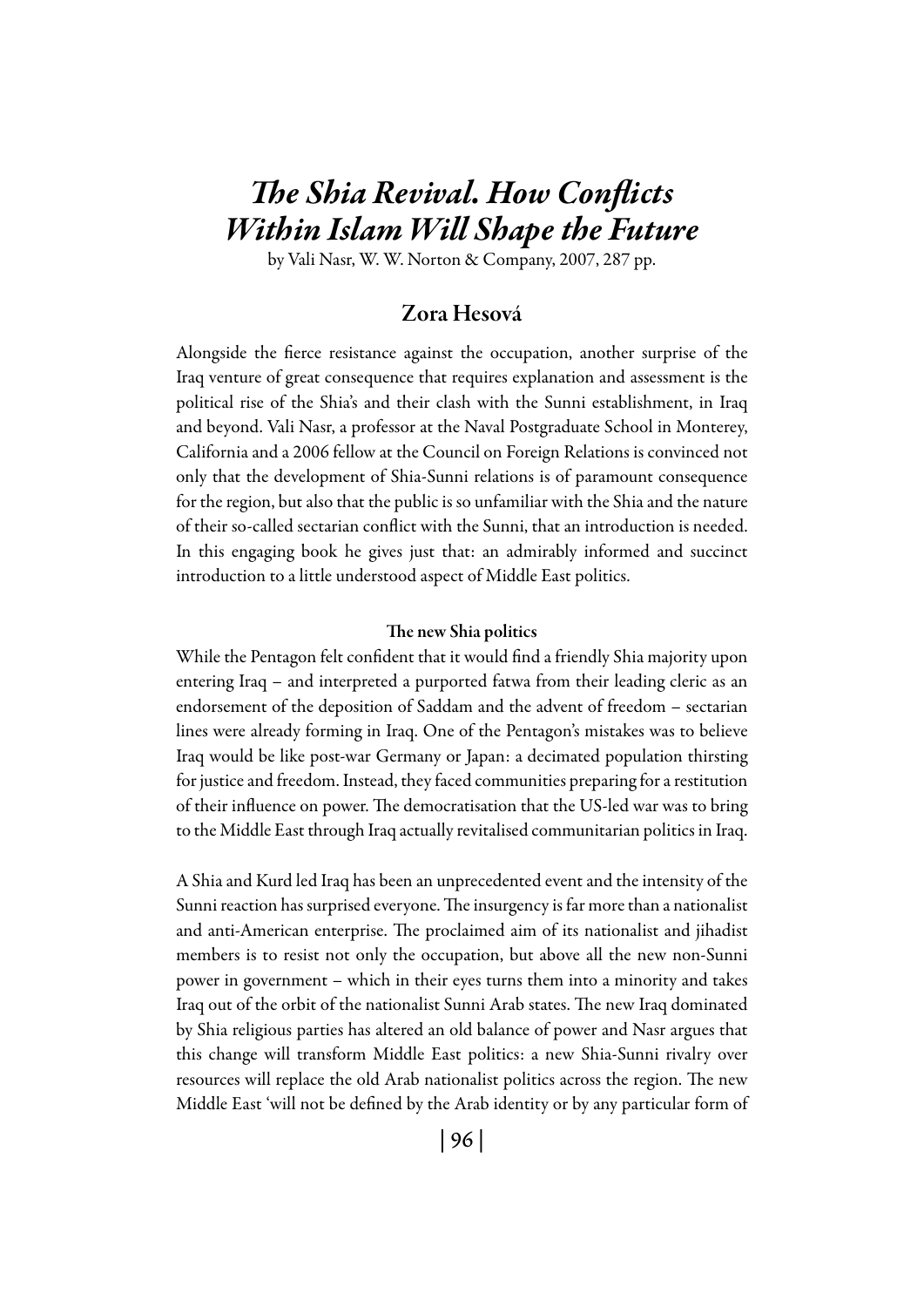# Hesová | The Rise of the Shia

national government. Ultimately, the character of the region will be decided in the crucible of Shia revival and the Sunni response to it.' (p. 22)

The Shia make up 10-15 percent of the worlds Muslim population but up to 50 percent of the near-East Muslims. They have been the underdogs from Pakistan to Lebanon, a voiceless minority everywhere but Iran. Yet, with the fall of the Iraqi regime that discriminated and at times brutally oppressed the biggest Shia minority in the region, and with the rise of Iran due to recent political changes in the Gulf, Shia everywhere now feel emboldened – not unlike the Kurds in Syria and Turkey. The example of acceding to power through 'one man one vote' that Ayatollah Sistani has helped to impose on the US administration in Iraq spreads confidence and the hope for a change of status beyond Iraq's borders. The Saudi Arabian Shia minority living close to the oil fields asks for more power, Lebanese Hezbollah withstood an Israeli attack in 2006, while Shia Islamists were empowered in the recent Bahrain elections. Iran is on the rise due to US regime-changes at its borders and sustains a bold diplomatic war over its nuclear programme.

A tense stand-off seems to be developing between the two communities everywhere where the power balance needs to be adjusted. As the sectarian civil war deepens in Iraq, Sunnis through out the Arab world, openly or not, take sides with the insurgency. Sunni-Shia confrontation escalates periodically in Pakistan and Afghanistan. The Sunni backlash represents the other face of the revival and the one that, according to Nasr, will dominate the face of the Middle East in the future: 'Through the occupation of Iraq, America has actually made the case for radical Islam – that ours is a war on Islam – encouraging anti-Americanism and fuelling extremism and terrorism. The reality that will shape the future of the Middle East is not the debates over democracy or globalisation that the Iraq war was supposed to have jump-started but the conflicts between Shias and Sunnis that it precipitated. In time we will see this as a central legacy of the Iraq war.' (p. 250).

Understanding these two developments – the Shia revival and Sunni-Shia sectarian conflict – is impossible without an understanding of the political history of the Shia minority and an insight into how the sectarian conflict between Sunni and Shia has been shaped over the past decades. Nasr's book gives a short but comprehensive introduction to the political history of the Shia in the last century, a succinct account of the most crucial creed principles, personalities and events, and a theorisation of the present resurgence of the Sunni-Shia conflict – which still needs to be placed into the larger contexts of communitarian politics.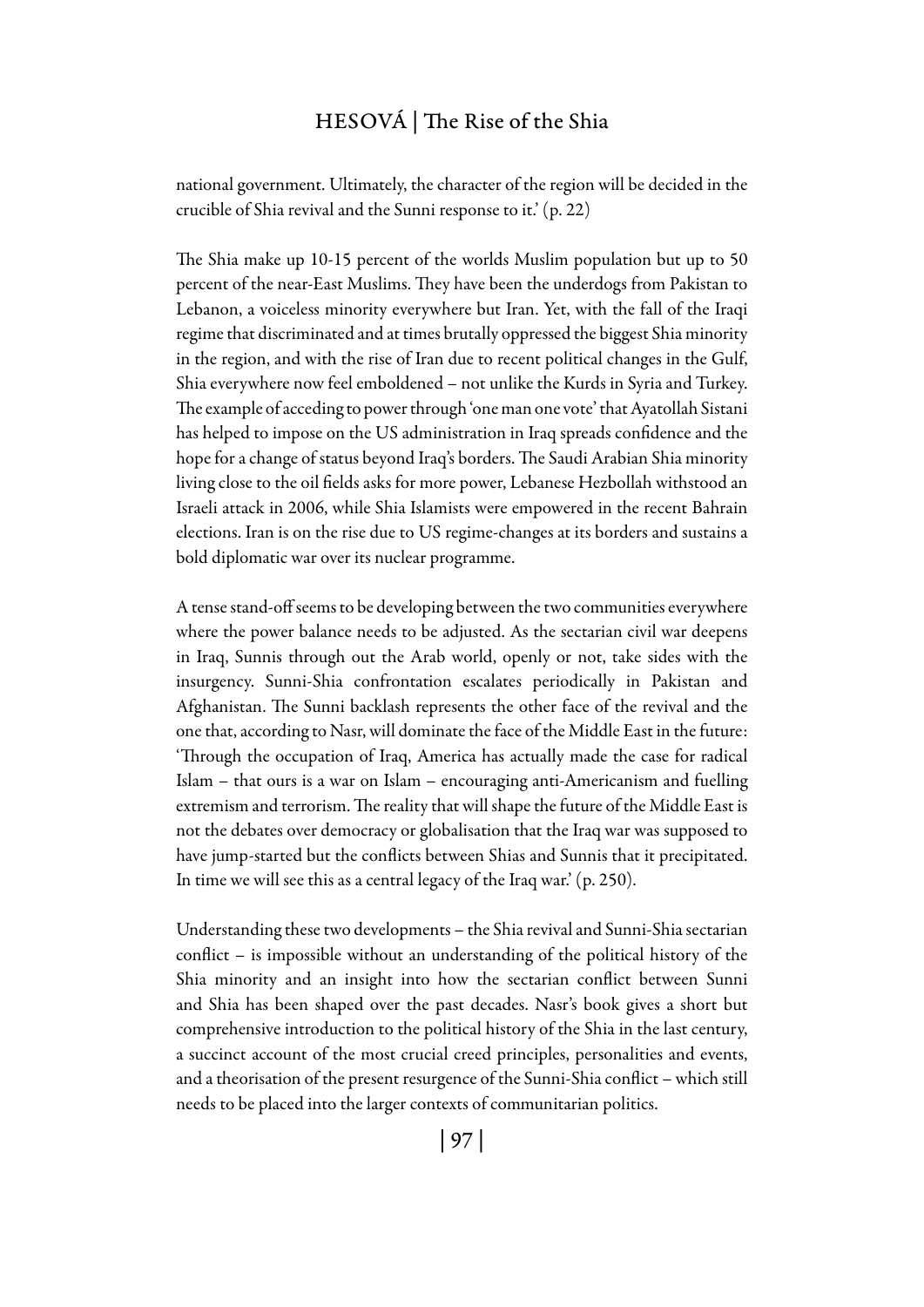### Democratiya 12 | Spring 2008

#### Explaining the sectarian strife

The Sunni-Shia conflict can't be properly explained by the widespread notion of an essential Islamic sectarianism, argues Vasr.

It is not just a hoary religious dispute, a fossilized set piece from early years of Islam's unfolding, but a contemporary clash of identities. Theological and historical disagreements fuel it, but so do today's concerns with power, subjugation, freedom, and equality, not to mention regional conflicts and foreign intrigues. It is paradoxically, a very old, very modern conflict. (p. 20)

Nasr does not dwell too long on the historical roots of the conflict in the 7th century. Instead, after giving a clear introduction to the pre-history of the contemporary conflict, he rightly stresses that the old divide has acquired new political contours largely concerned with the questions of power and resource distribution. Today's Shia identity has formed over the last few centuries, and today's conflict is eminently modern. Until the 12th century the politically dominant Shia communities were the Ismailis with their own states; Iran was forcefully converted to Twelver Shiism in the 15th century with a later Sunni interlude. Those who represent the Twelvers, the Najaf and Qom clerical hierarchies, are the product of the 18th and 19th centuries. The political involvement of these traditions stretches back little more than 100 years old. Islamic history since Imam Husayn's death in Karbala in 661 is too complex to be interpreted in simple Shia-Sunni terms.

According to Iztak Nakash, the Shias preponderance in Iraq is a recent phenomenon, caused by social change and tribal conversion around the 19th century, and did not lead to any clear Shia identity politically distinct from the Sunni one until very recently. In Iraq, as elsewhere, ethnic and national belonging played a far greater role than sectarianism. The Shia tribes rose up against the British occupation in 1920 along the Sunnis. Iraqi Shia's took part in the 'socialist' and the Arab nationalist movement, and defended their Iraqi homeland against Iran. Against the sectarian assumption, according to Fred Halliday, writing at the openDemocracy website, 'actual and direct conflict between *Sunni* and *Shi'a* – as distinct from suspicion and communal difference – has until recently been remarkable by its absence.'

The differences between Shia and Sunnis in ritual and belief are not great and both sides are strongly conscious of both belonging to Islam and of their long coexistence, especially in places of shared worship. There has even been a so-called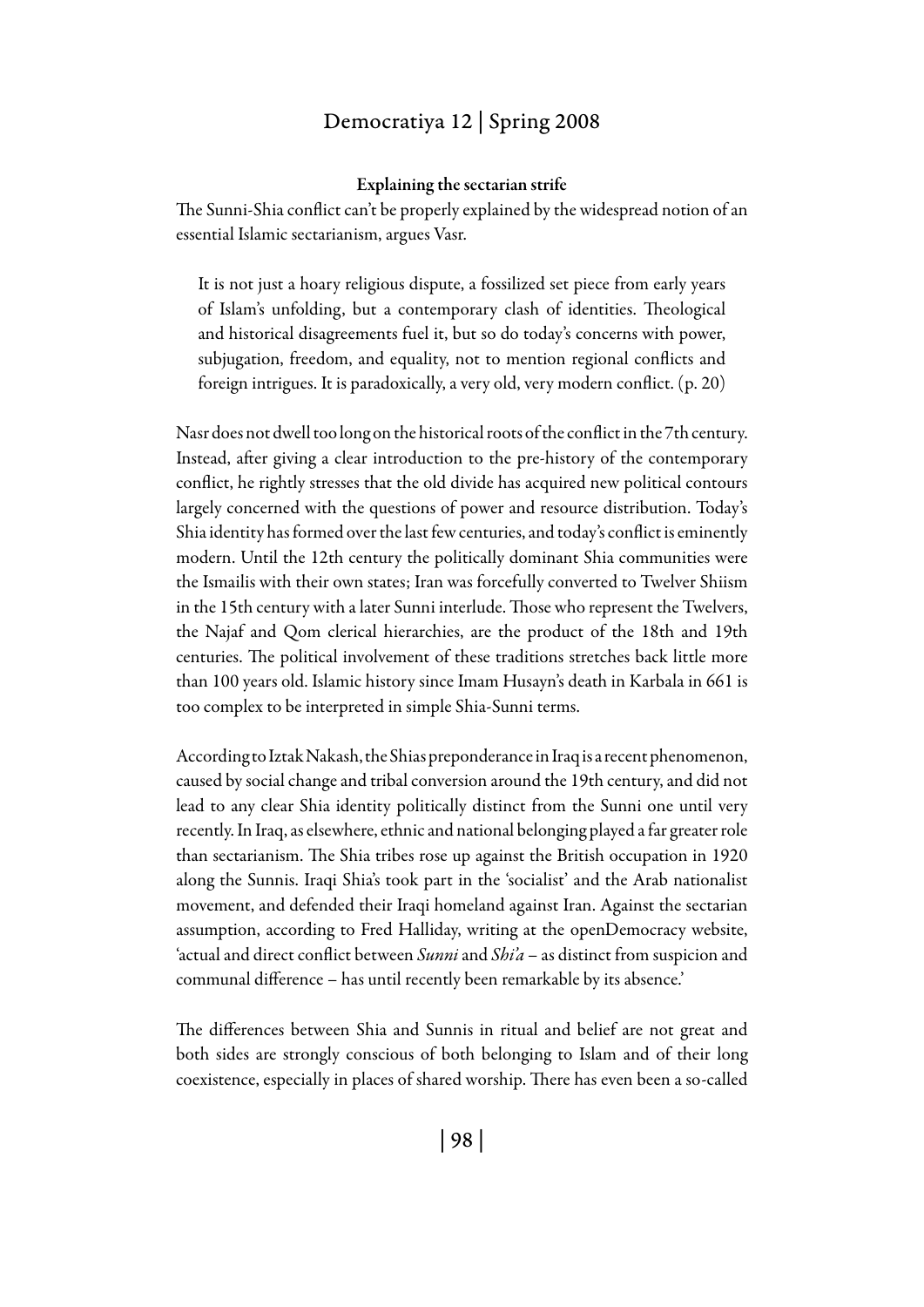### Hesová | The Rise of the Shia

*taqrib* movement in the 20th century aiming at bringing the two communities closer, as well as acts of official mutual recognition. This is not to say that differences have not existed in Iraq, but they were couched in social and ideological rather than sectarian terms: the Shia tended to Iraqi nationalism as opposed to the pan-Arabism of the Baath, and to the Communist Party, which reflected the social status of those recently urbanized. It is recent political and economic developments that have brought up sectarian lines as lines of *political* cleavage, in Iraq and elsewhere.

The reasons for this politicisation of sectarian identity are complex and have roots in the political history of the last century rather than in religious dogma per se. Nasr suggests a number of reasons that I will now briefly summarise. Generally speaking, the end of the 20th century has seen the demise of inclusive ideologies (secular nationalism, Nasserism, communism), and a perpetuation of noninclusive political systems, economical mismanagement and stagnation, and the spread of identity and community-based politics with extremist aspects. A crucial development has been the Islamisation of Middle Eastern societies. Nasr argues that the roots of today's sectarian strife lie in the fact that the Islamisation has profoundly shaped the relation between states and religious forces and the balance between communities in political and religious terms. The rise of fundamentalism was linked to state policies – be it the spreading of the Saudi conservative version of Islam, or anti-Soviet and anti-Shia militias in central Asia, or the Sunni Islamist reaction to non-inclusive states or Iran's building up of militias to protect Shia minorities. Islamists became a political force, questioning state religious policies, and so making of sectarian difference a politics.

Further, argues Nasr, Islamisation led to a 'Sunnification' of Islam – to an increased consciousness of Sunnism among the Islamist activists. The promotion of modern orthodoxies with their puritanism, literalism, and return to the first generation of Muslims, was turned against popular religion and syncretistic ritual, and has produced a restoration of Islamic (Sunni) power – under one banner. Shiism is decried as non-orthodox and this has made waves in India and Pakistan, has formed the radical Sunni Islamists as decidedly anti-Shia and has been used as a political weapon. A Shia modernism, too, has shared a lot of these puritanical and literalist traits. Religious modernism, then, rather than atavistic religious remains, has led to a deepening of the sectarian divide and constitutes the background of today's sectarian politics.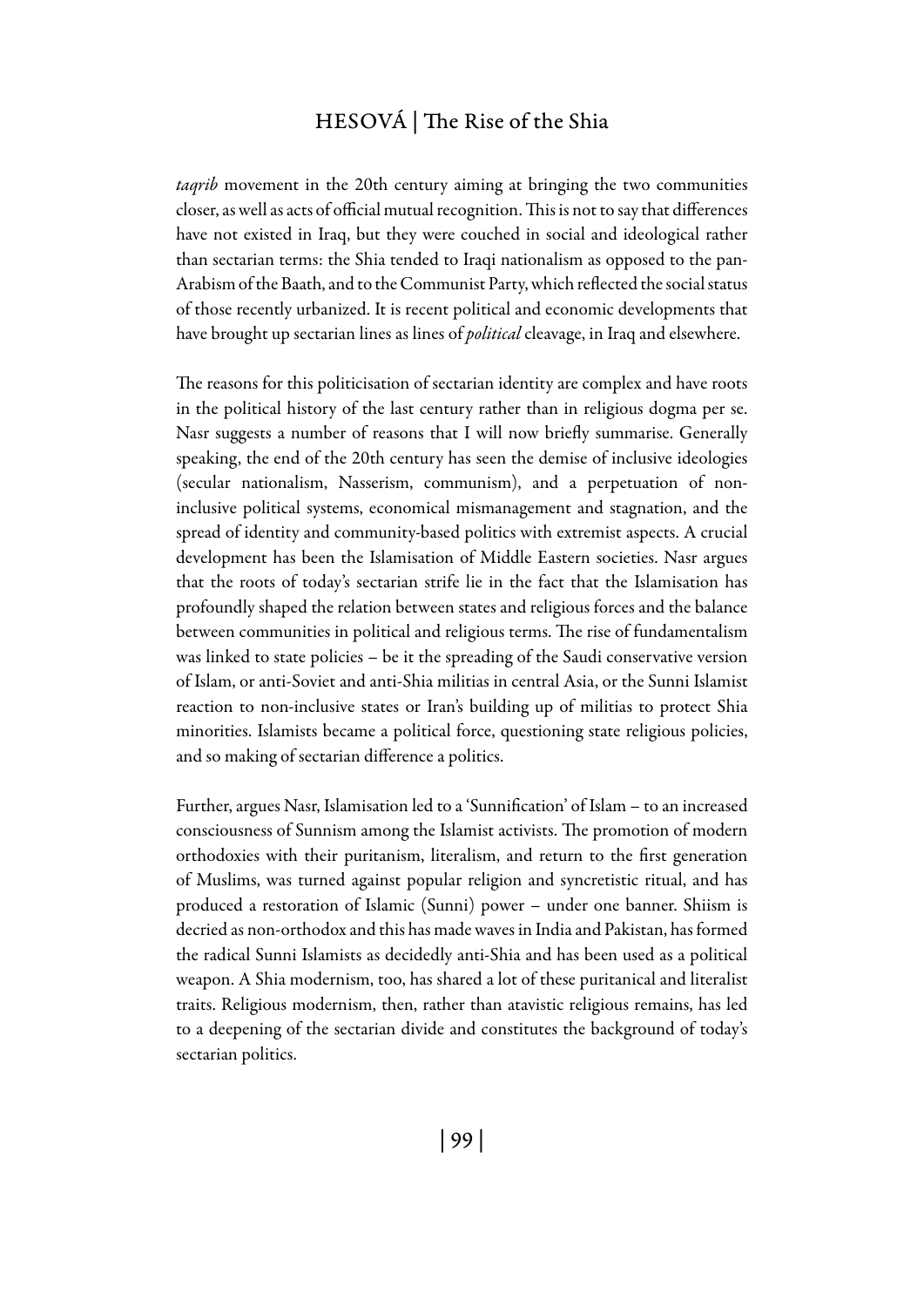#### Democratiya 12 | Spring 2008

The sectarian divide grew in the religious politics of Pakistan and Afghanistan in the 1980's, and was flaring up in Iraq, even before 2003. After the war the divisive Islamist development came to be combined with the increasingly communitarian politics of a failed state that had suffered sanctions and now faced occupation. The soil for a sectarian backlash to the unprecedented empowerment of a former minority was prepared decades ago – in ideological terms as well as in terms of the opportunity structures of Sunni militants.

#### Questioning the divide

Radical Sunni Islamists nurture the ideological and militant assault on the new Shia power but we cannot assume that the sentiment is wide spread among the Sunni masses and elites. Nasr bases his assessment of the scope of the divide on anecdotal evidence and on a kind of historical psychology. While sentiment about the 'Sunni haves and the Shia haves-not,' the 'Shia underdogs and Sunni bullies' is certainly a factor in politics, many Gulf clerics have criticised the sectarian conflict in Iraq, while even some jihadists have declared it counter-productive (as Nasr hints at). Anti-Shia political feelings of Jordanians may have more to do with an antioccupation stance than with sectarian hostility.

On the Shia side, the empowerment of Shia militant movements is without question, but there is no convincing evidence of a broad Shia solidarity. The 'victory' of Hezbollah in Summer 2006 was openly greeted by the Sadr movement whereas the Iraqi Shia Islamist parties were more cautious in their official stance. A solidarity on the sub-state level of popular 'resistance' movements does not automatically extend to the government level.

This difference makes for rifts inside the Shia community, especially in Iraq. One of the aspects of the current civil war in Iraq is the conflict among Shia militias over the control of Basra and Baghdad. Muqtada al-Sadr, the leader of the largest Shia popular movement, is viewed as a rival to the Shia government parties and has recently been in hiding while SCIRI and Dawa tried to minimise his influence on the government and collaborated with the US army surge purging Shia neighbourhoods of Sadr militias. Hezbollah, as well as the Sadr movement, seem to cultivate an ambiguous relation to power, largely concentrating their efforts on the strengthening of their own movement rather than seeking power in government. There are also important cases of collaboration between Sadr militias and the Sunni uprising – both Sadr and Sunni radicals oppose the occupation and the partition

| 100 |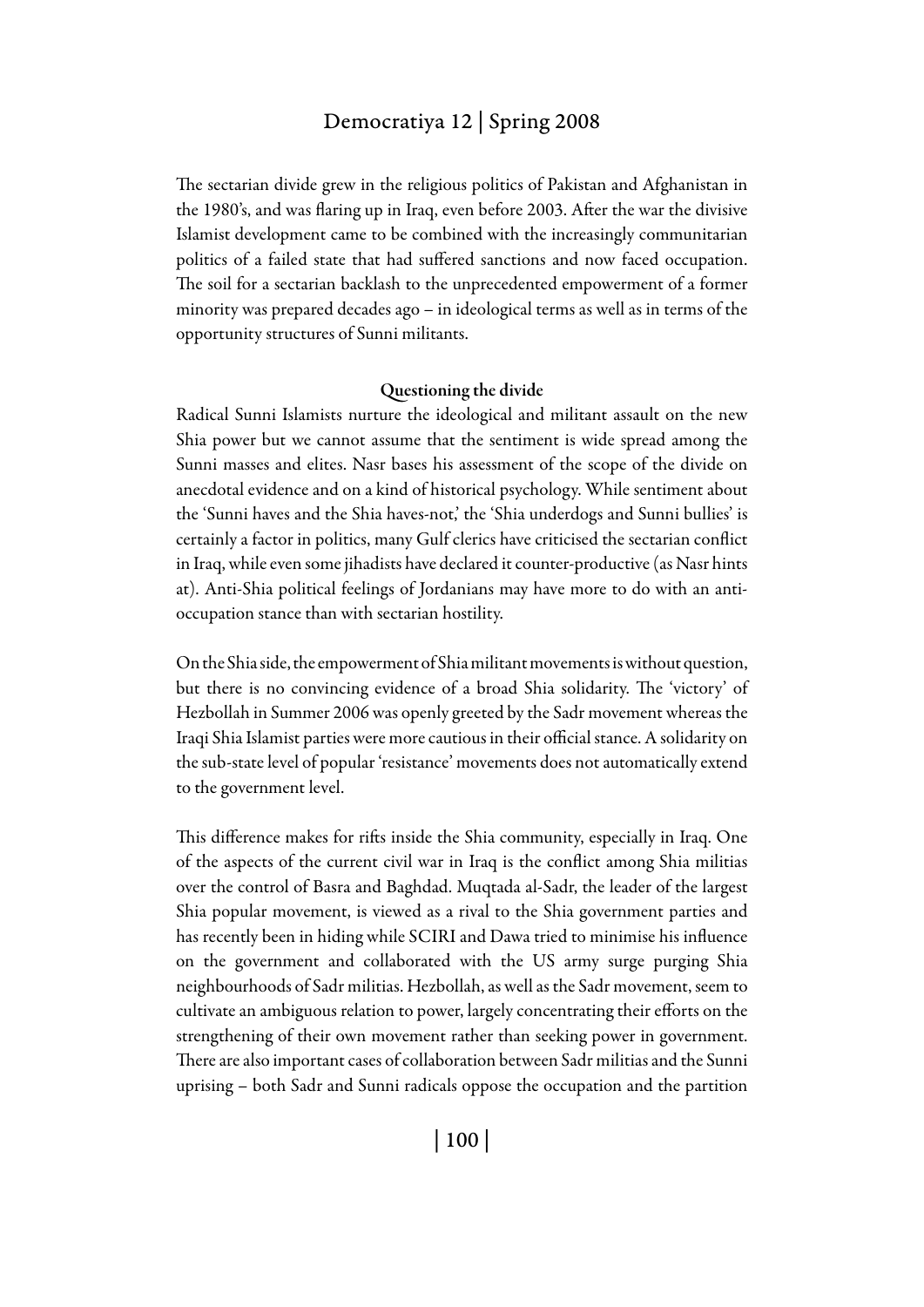### Hesová | The Rise of the Shia

of Iraq. While the sectarian cleansing of neighbourhoods in and around Baghdad proceeds along the Shia-Sunni divide, in other parts of Iraq the struggle for power does not: it is concerned with local rule or with resistance against the occupation.

The spectre of a 'Shia crescent' stretching across the region is overstated. More often than not, the local or national level of politics is a more important than some larger Shia solidarity. The issues that agitate Bahrain's and Saudi Shias are local and their movements have clearly defined goals in national politics. If the examples of Iraqi and Lebanese Shia have emboldened them, it does not mean that some supernational popular 'Shia front' is in making. For that, there are too many differences of opinion, law, history and political context and goals between the different minorities. Indeed, instead of seeking to undermine multi-confessional states in favour of Shia dominated regions linked with Iran, two militant leaders, Sadr and Nasrallah, reject partition as well as any foreign influence on shaping the state. Iran does not cultivate only (mutually hostile) Shia clients in Iraq but pursues relation with Iraq as a whole. Contacts with Sunni politicians have been reported, while Iran's economic involvement involves backing central state institutions, not just regional ones.

The conflict between a popular 'anti-politics' and a 'mainstream' shows another rift inside the Shia identity politics. The emergence and strength of popular armed 'resistance' movements on a sub state level – on both the Sunni and the Shia side – might have an influence on shaping the politics of the Middle East as important as the Shia-Sunni divide.

#### Elections and communitarian politics in Iraq

The recent Sunni-Shia divide in Iraq is above all a product of an unprecedented kind of politics in the Middle East: the Iraqi free elections and inclusive mass politics. The last point seems to be omitted in most analyses of the sectarian strife. Yet, as much as a Kurdish president of the ex-Arab nationalist state is a scandal, so are free elections in the Middle East which have the consequence of changing a government. And these elections necessarily represent a dangerous example for neighbouring states. It is clear that if there is a development towards electoral representation in the Middle East, it will be a community and religion-based affair. Nasr calls it the 'Sistani mantra: one man one vote.' Democratisation brings a totally different polity to the surface – departing from the elite negotiation of resources between an omnipotent state and representatives of social groups under

| 101 |